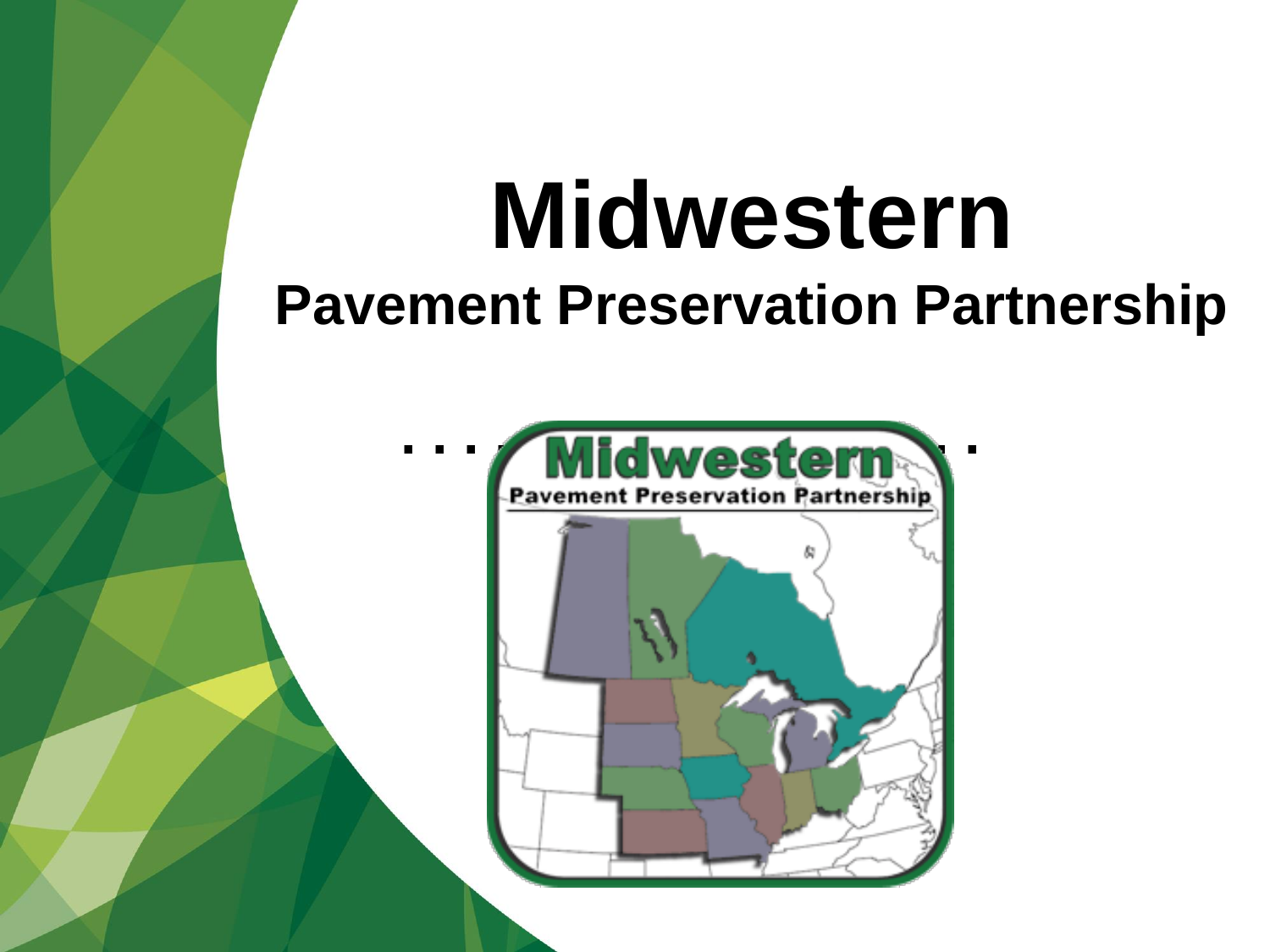### **State Agencies**

- Illinois
- Indiana
- Iowa
- Kansas
- Michigan
- Minnesota
- Missouri
- Nebraska
- North Dakota
- Ohio
- Wisconsin
- South Dakota

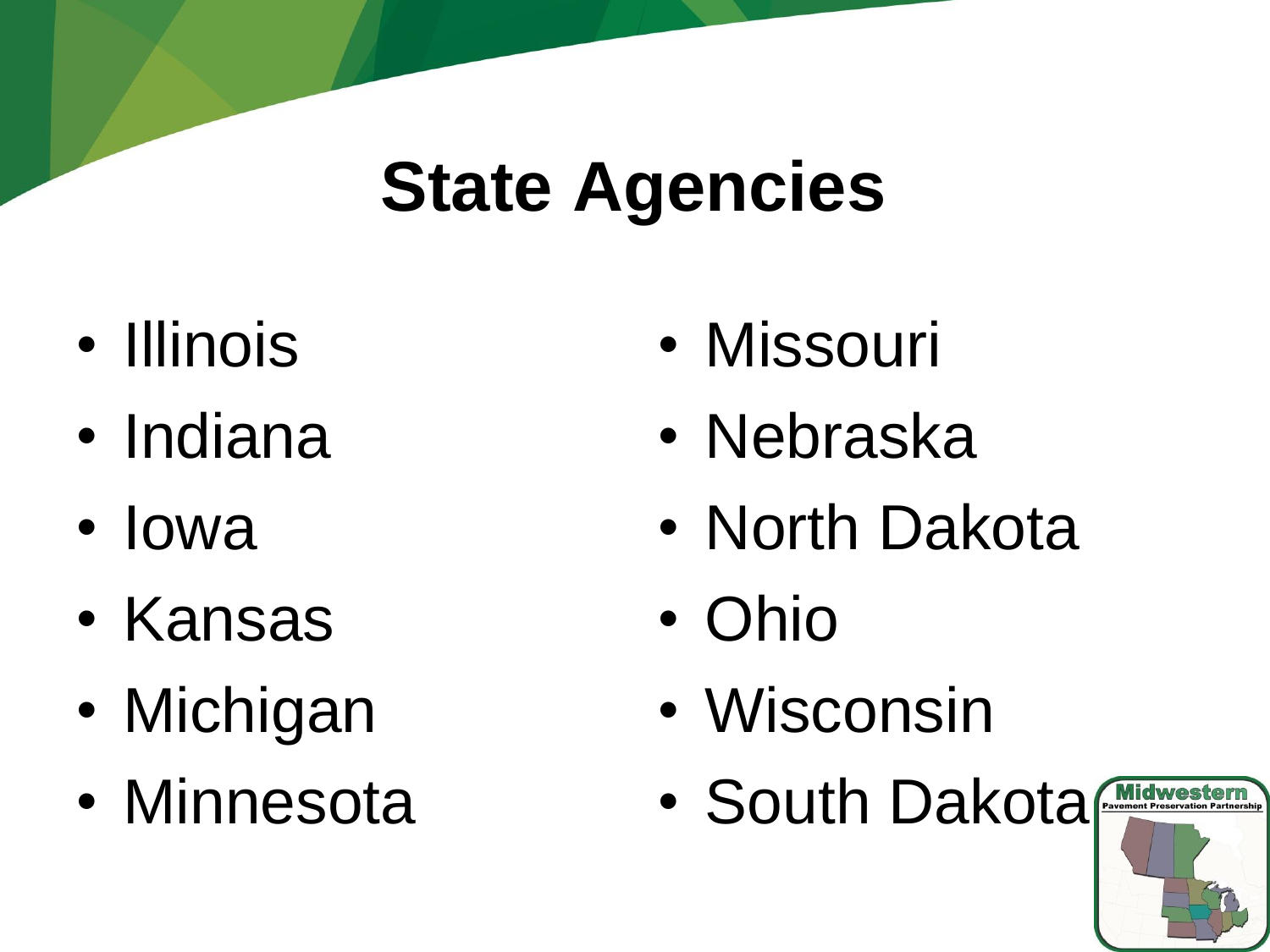### **Provincial Agencies**

- Manitoba
- Ontario
- Saskatchewan

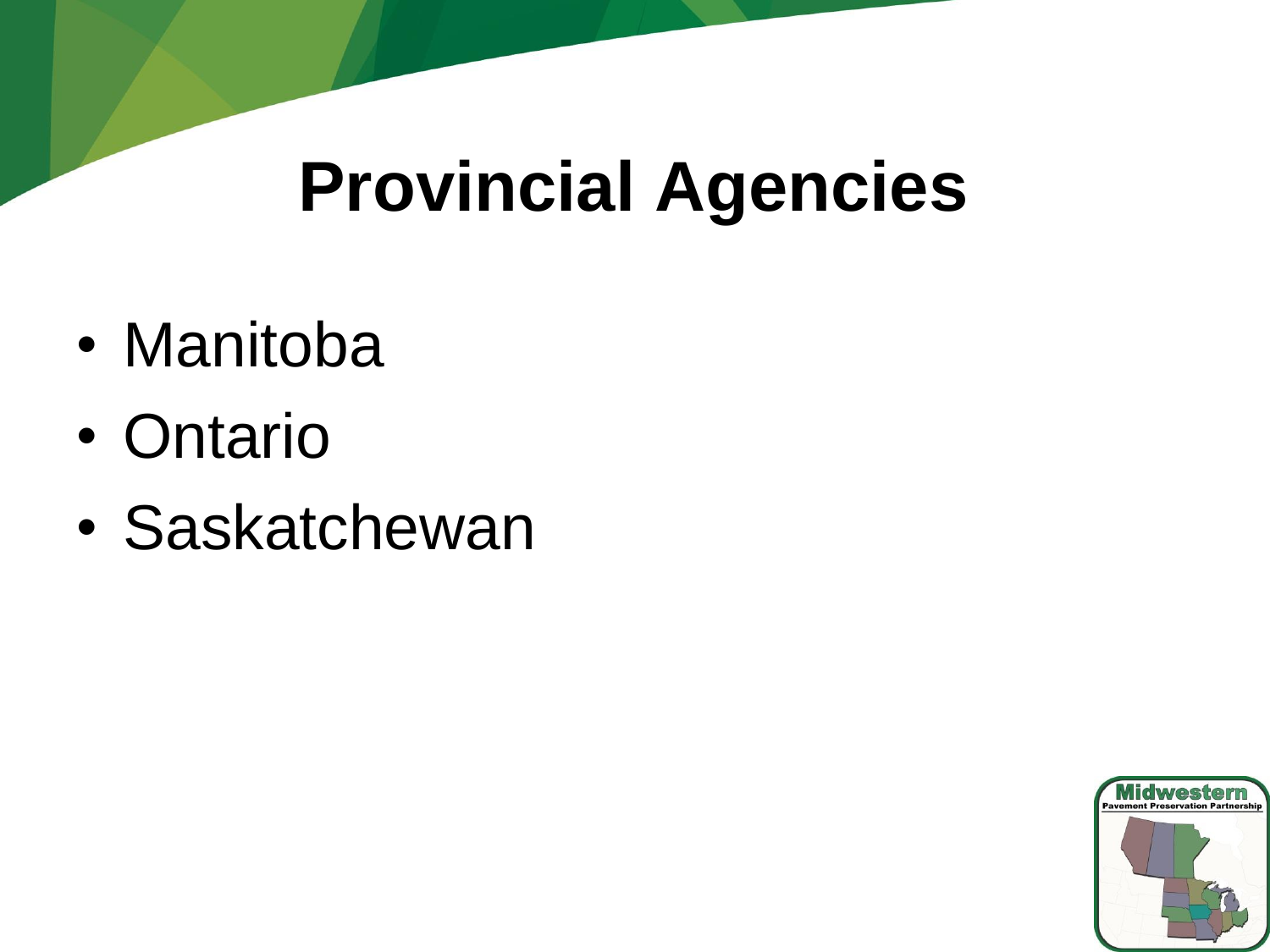#### **Other Members**

- Local Agency
- National Industry
- Academia

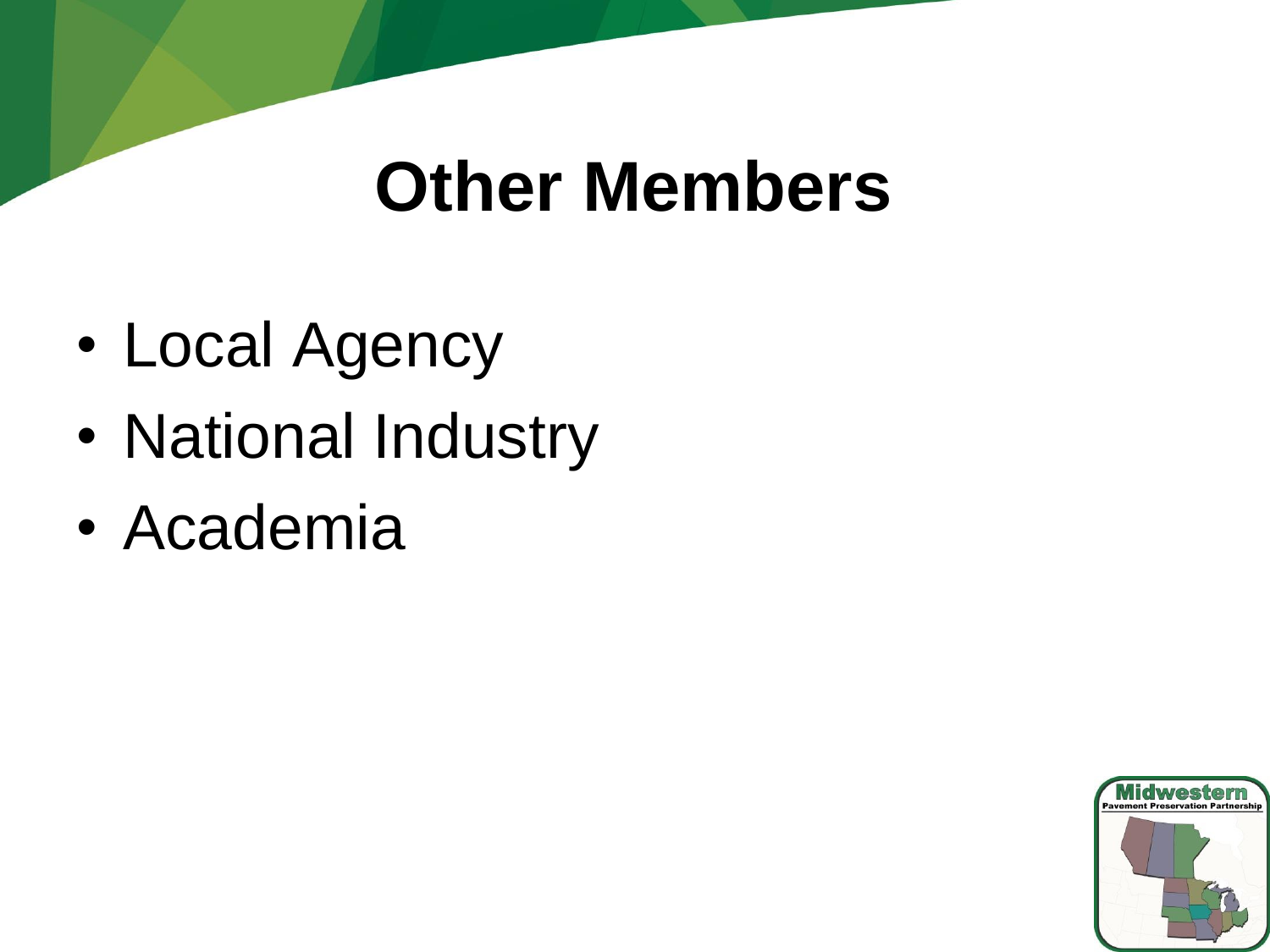## **MPPP Steering Committee**

Chair Tara Liske, Manitoba Vice Chair Stephanie Wiegel, North Dakota Secr/Treas Todd Miller, Missouri Past Chair Jerry Geib, Minnesota

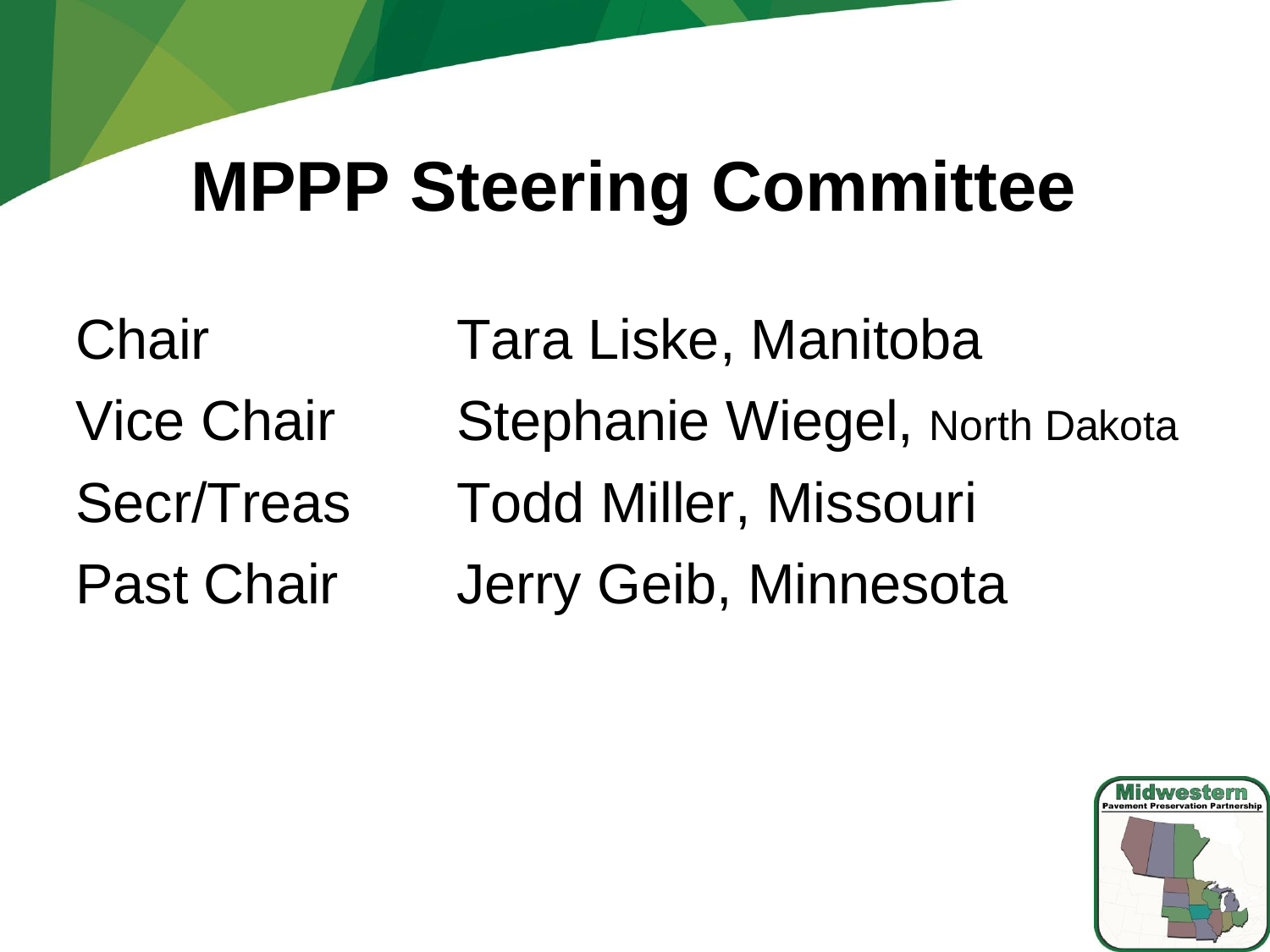#### **Directors**

- Industry
	- Applied Pavement Technology, Pavement Technology Inc
- State
	- Indiana, Illinois, Missouri, Minnesota
- Local Agency
	- McHenry County, Illinois
- Member-At-Large

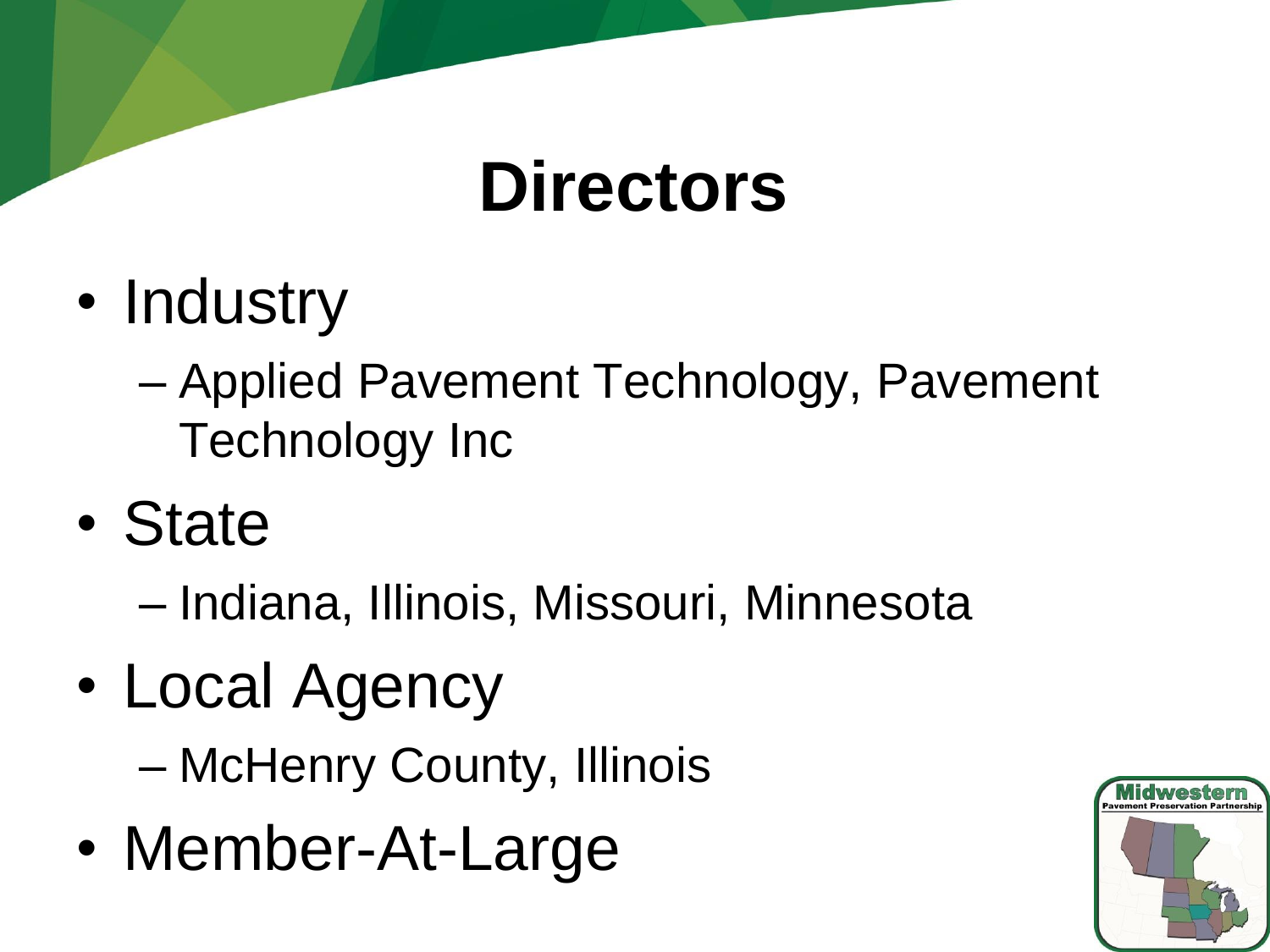#### **Activities**

- Task Force
- Specifications
- Research with other Partnerships

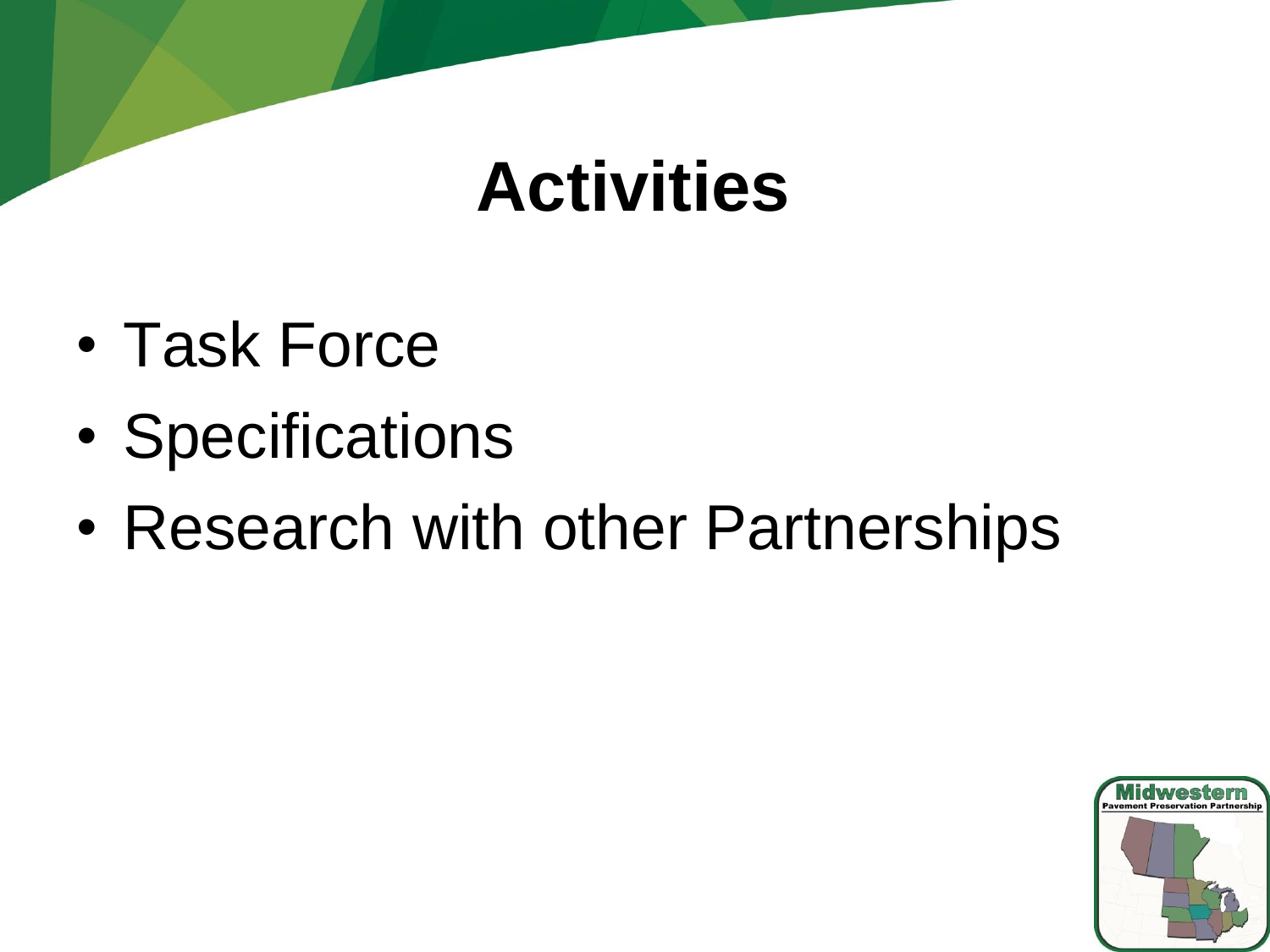#### **Task Force**

- New Products and Processes
	- Develop a procedure to allow the use of a new product with limited or no competitors
- Preservation Product Performance **Evaluations** 
	- Uniform reporting method to evaluate the results of pavement preservation products and processes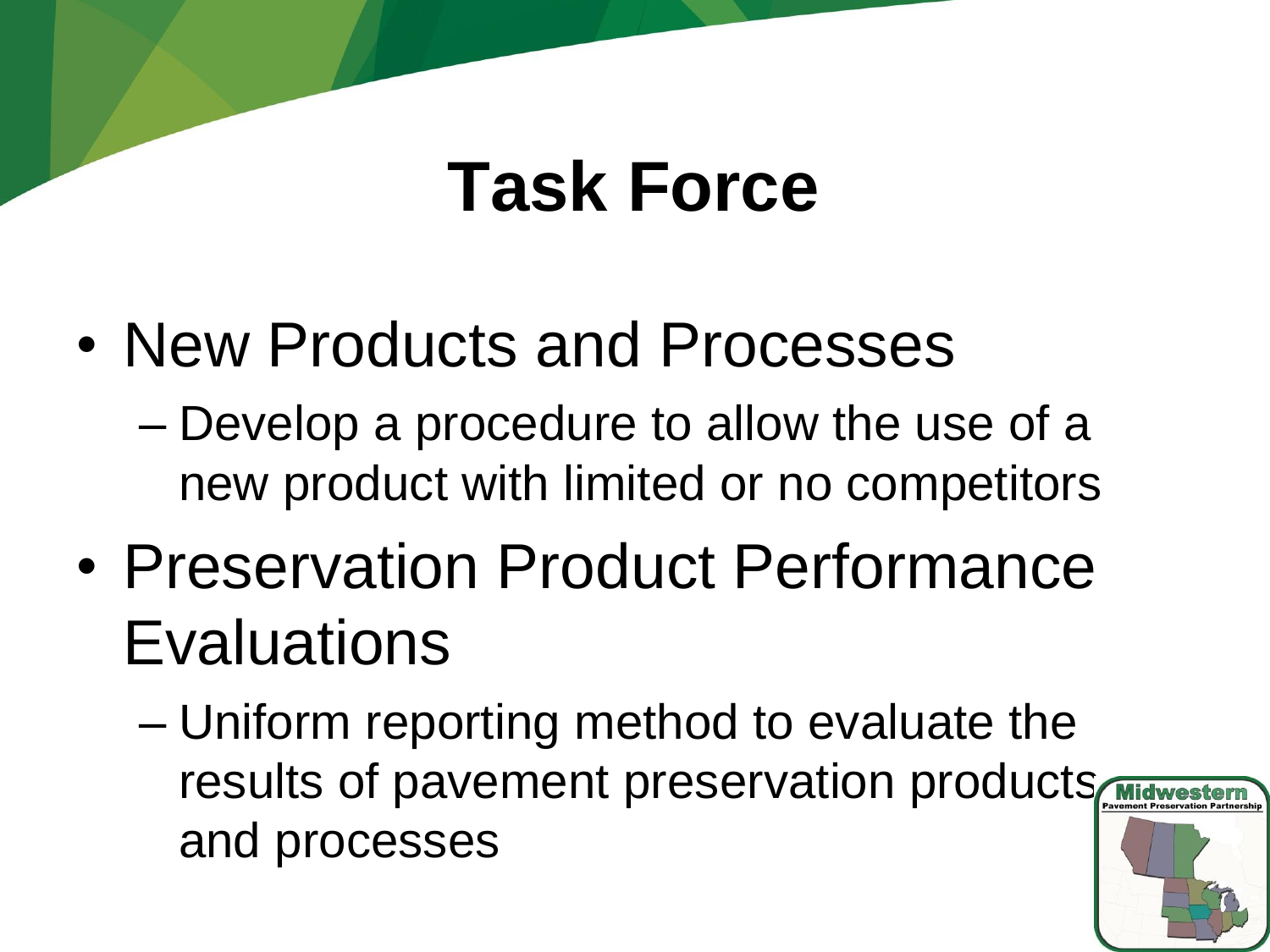#### **Task Force**

- Best Practices for Longitudinal Joint Construction and Maintenance
	- For original construction, preventative maintenance and repair
- Contractor Certification
	- Improve quality and consistency of pavement preservation treatments to achieve higher levels of performance, predictability and effectiveness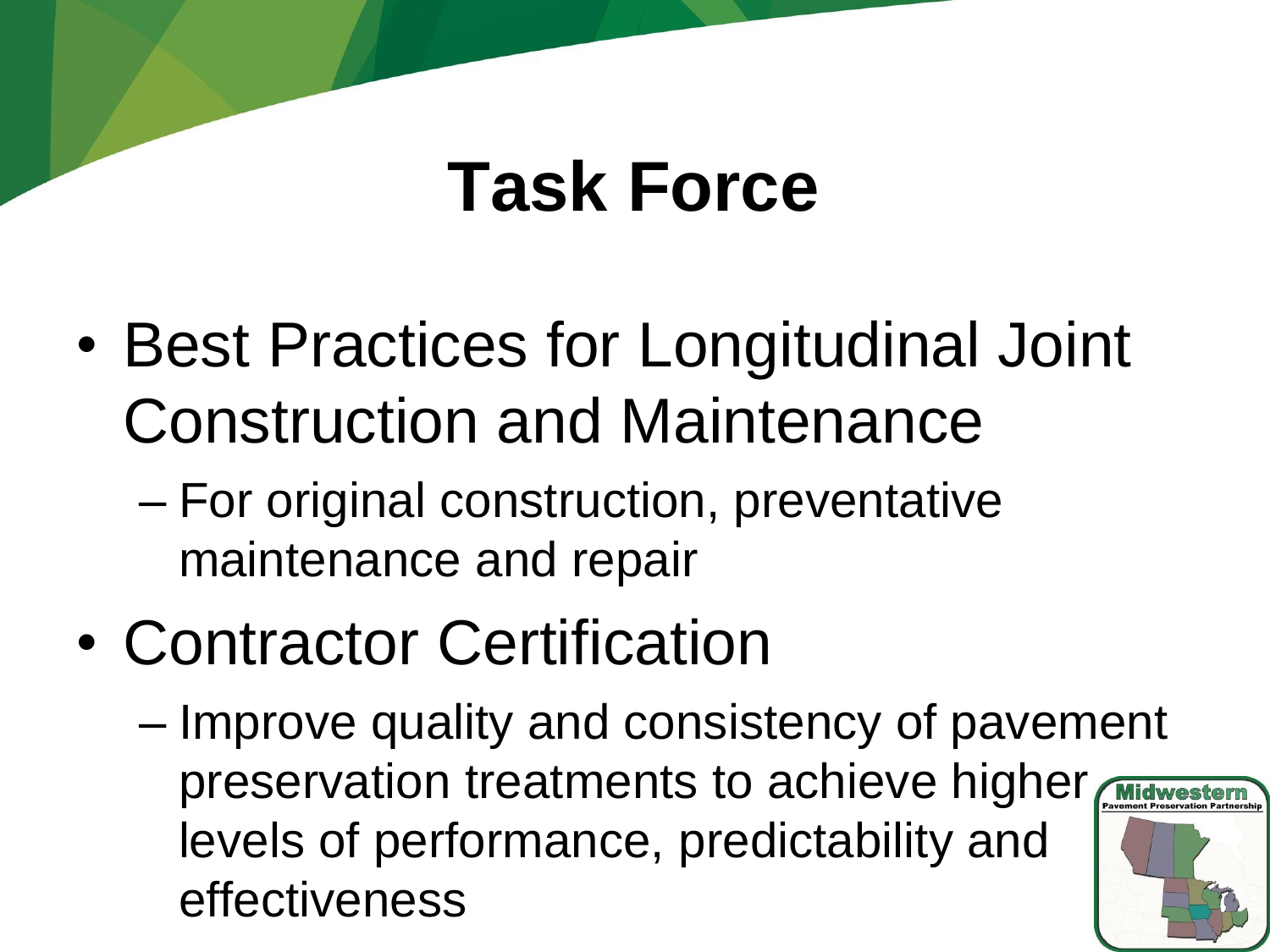#### **Task Force**

• Public Communication on the Benefits of Pavement Preservation

– Publicize success stories

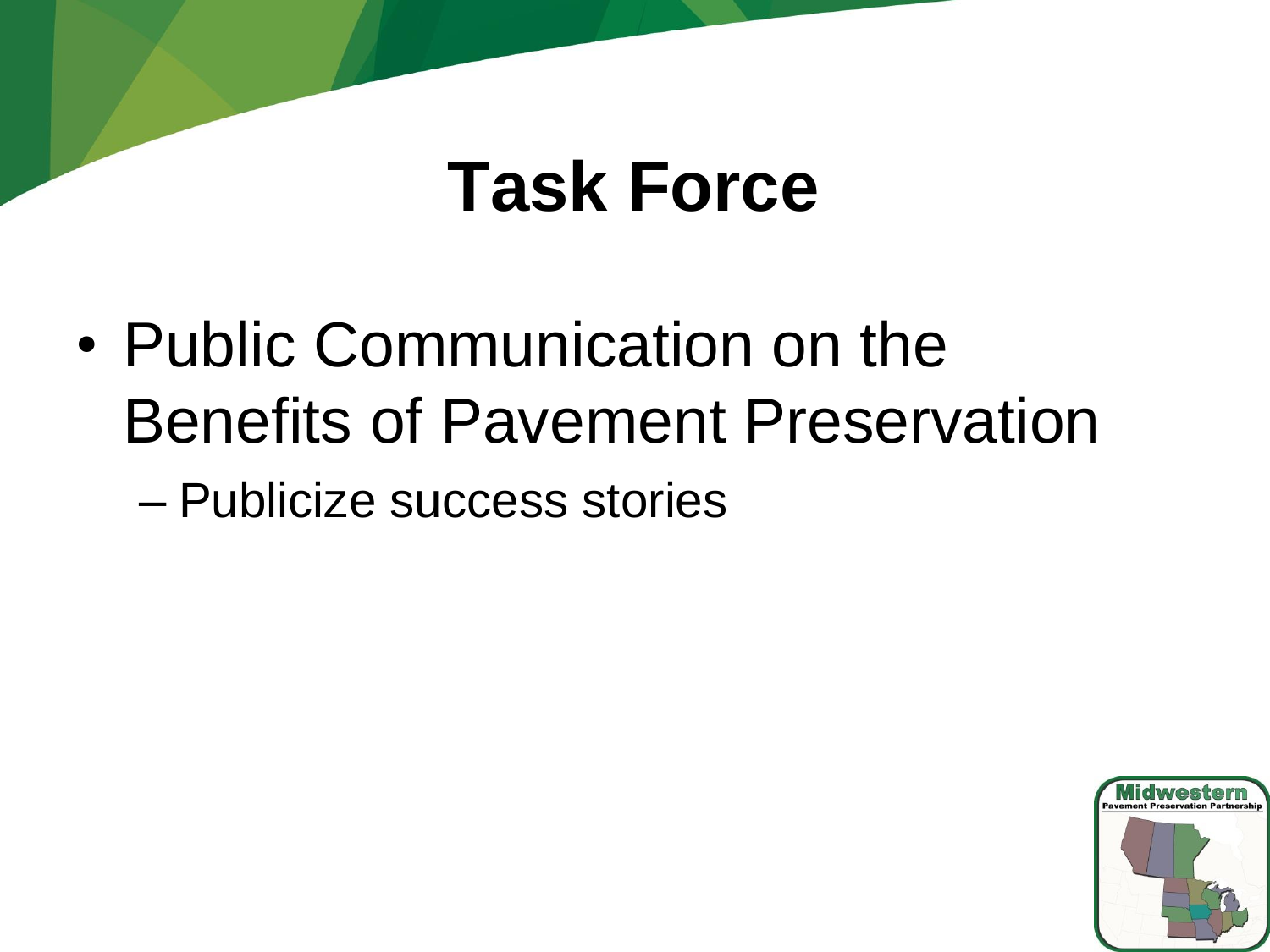### **Pooled Fund Research**

- All 4 Partnerships
- \$40,000
- Topics based from the Pavement Preservation Needs Statement from the Pavement Preservation Research Roadmap (2008)

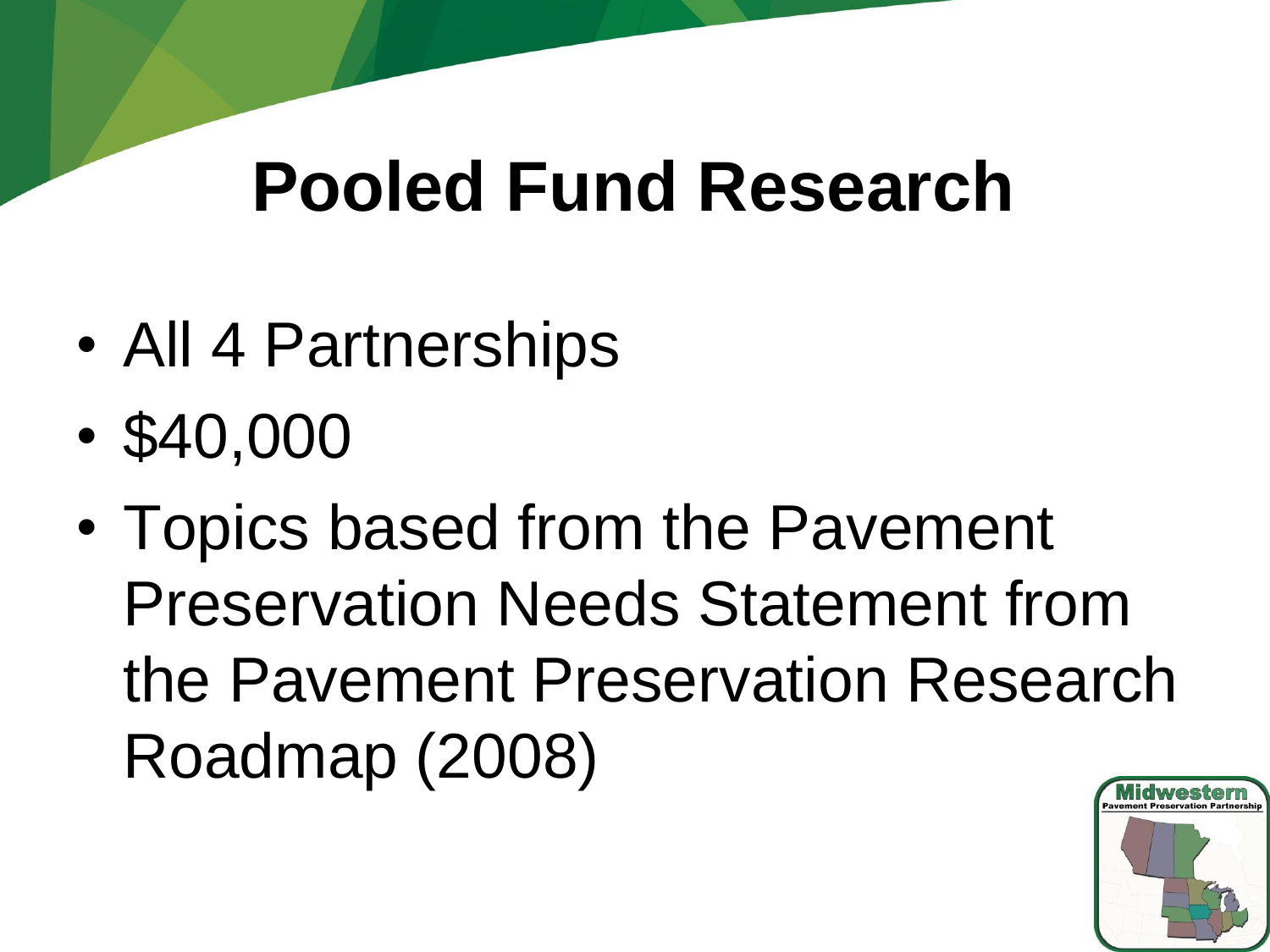

#### **Midwest Pavement Preservation Partnership**

*Preservation Collaboration, Cooperation, and Communication*

Indianapolis, Indiana Westin Indianapolis Hotel November 11-13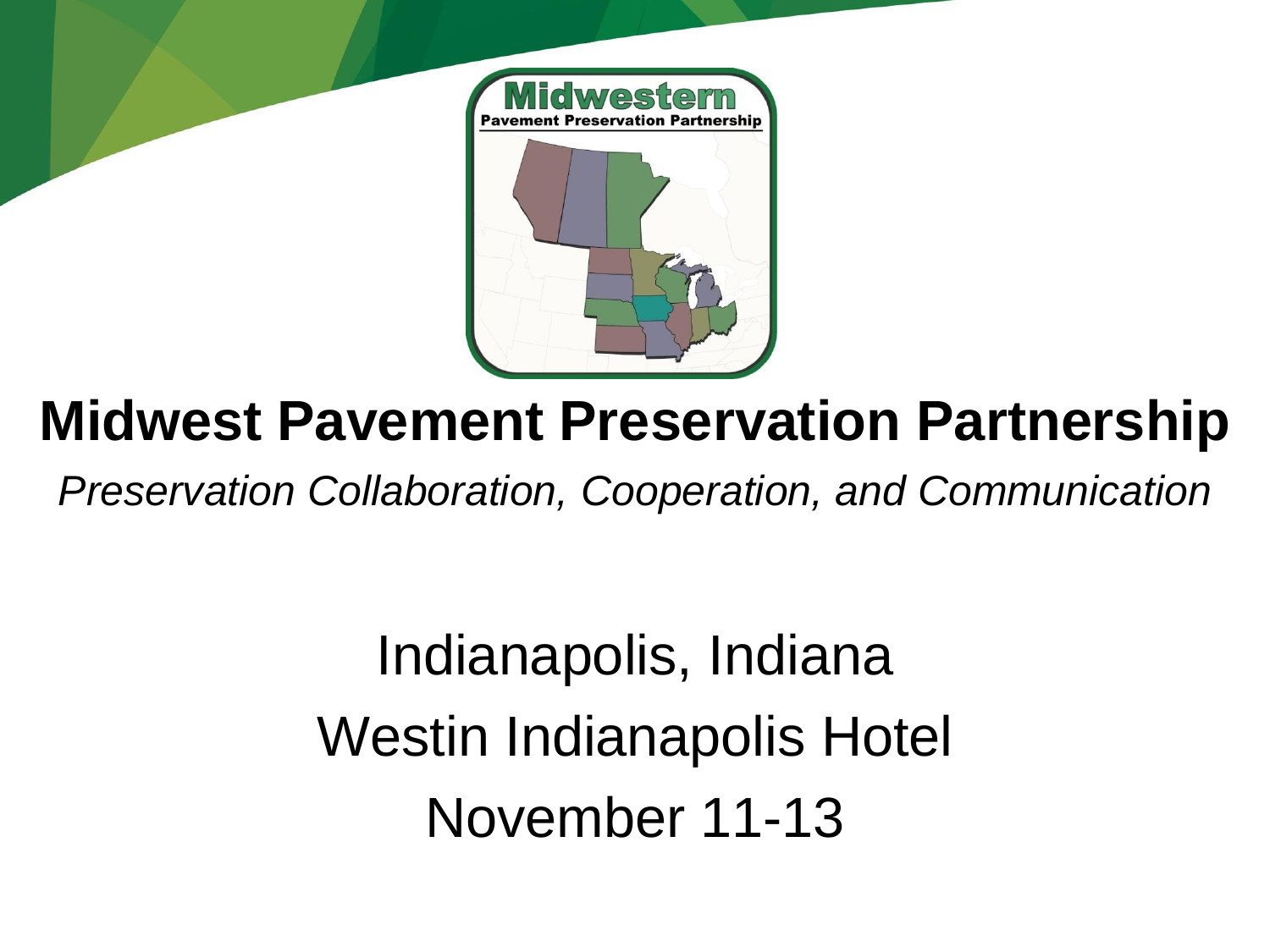## **2013 Meeting**

- Joint meeting with Midwestern Bridge Preservation Partnership (MWBPP)
	- Joint common sessions with Bridge
	- Separate technical sessions
- Industry offering an optional tour (emulsion plant and lab)

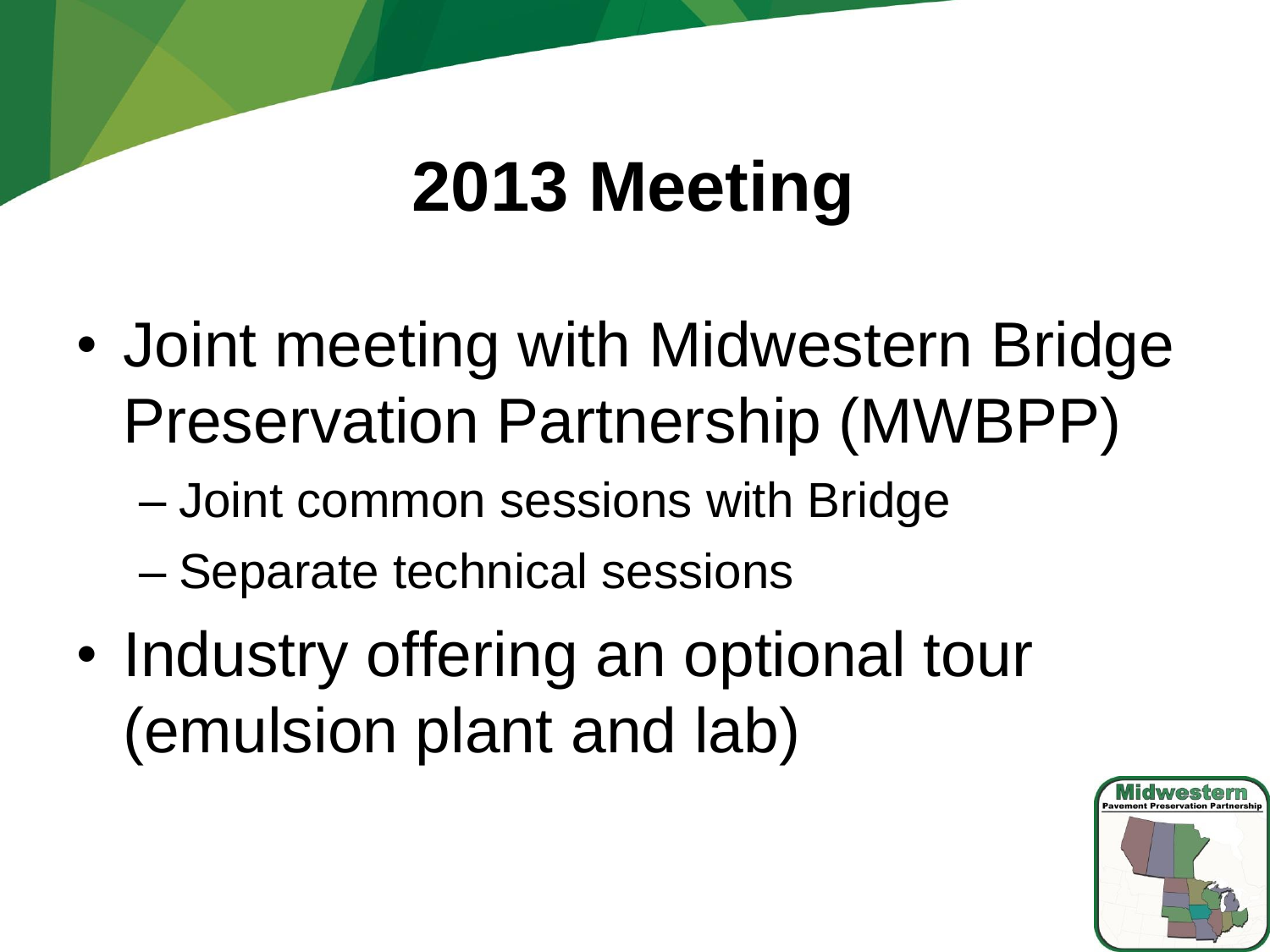## **Joint Agenda Highlights**

- Performance measures
- Asset Management
- Cost Effectiveness
- Performance based specifications

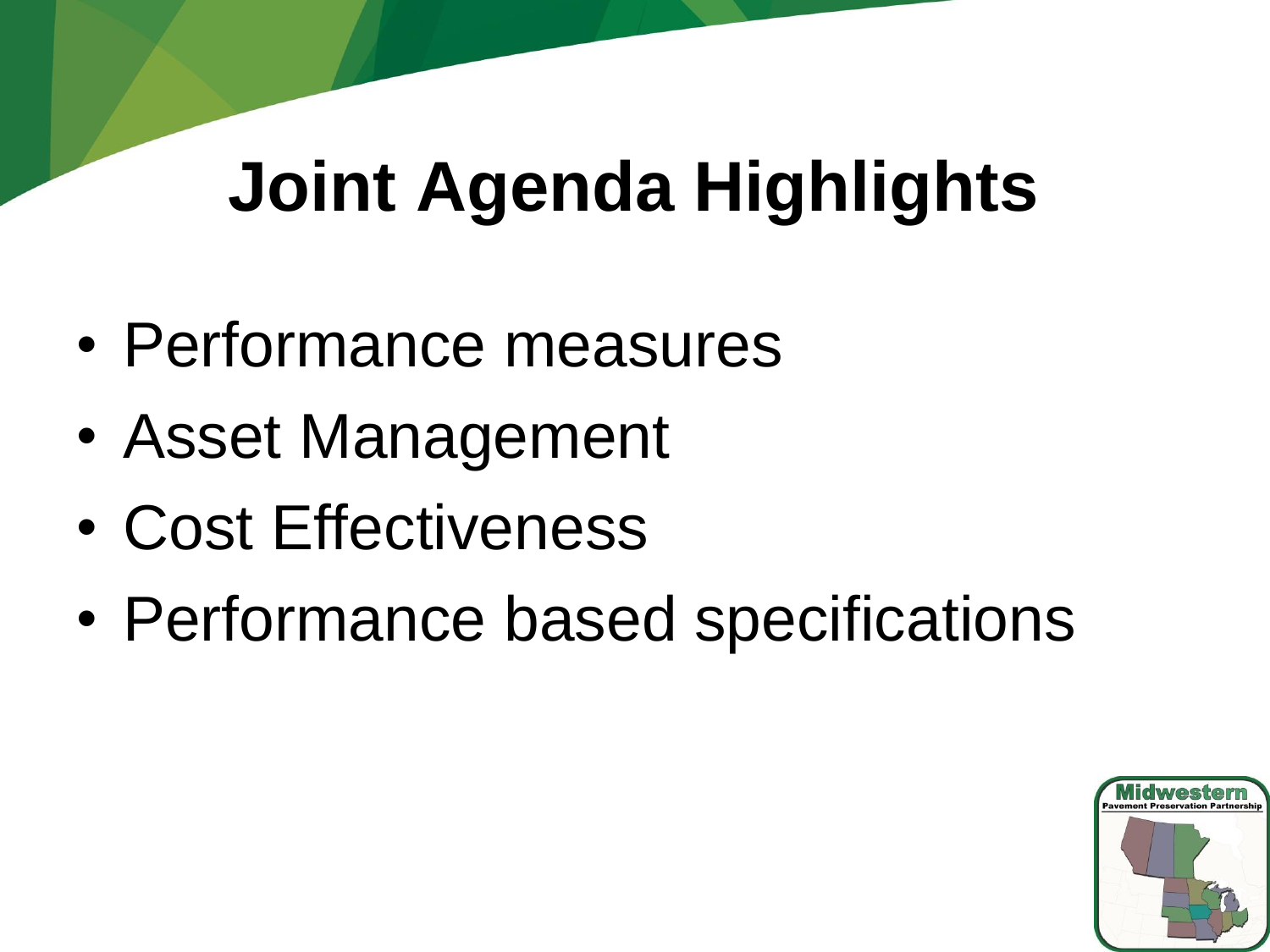## **Pavement Agenda Highlights**

- SHRP2 R26 Project Implementation **Status**
- Thin surface treatments
- Highly modified binders
- High friction surfaces
- NCAT Preservation Test Project